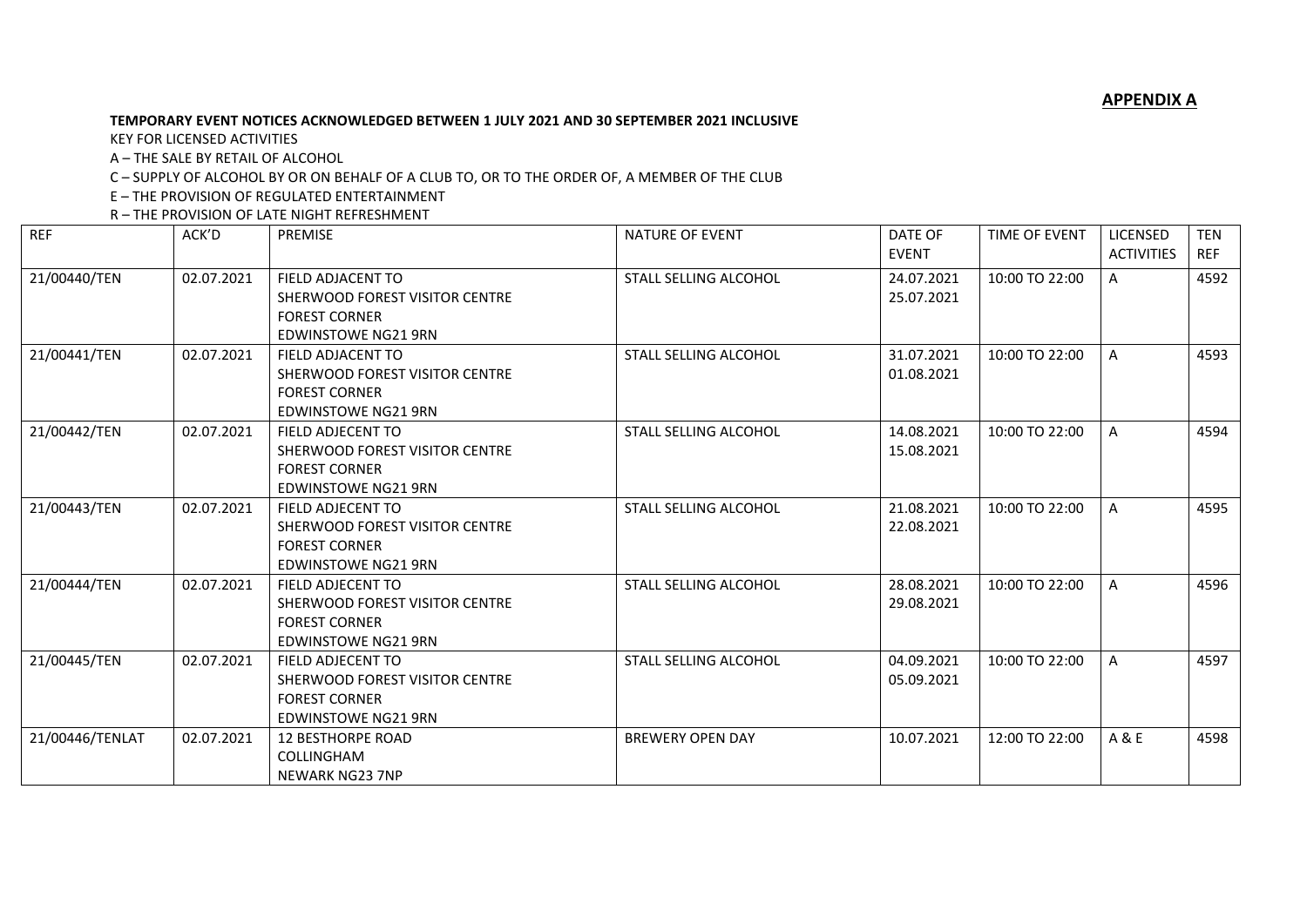| 21/00448/TEN                        | 05.07.2021 | <b>GROUNDS OF BRITISH HOROLOGICAL INSTITUTE</b><br><b>UPTON HALL</b><br><b>MAIN STREET</b>                 | <b>UPTON VILLAGE FETE</b>     | 14.08.2021                             | 14:00 TO 17:00                                     | A            | 4599 |
|-------------------------------------|------------|------------------------------------------------------------------------------------------------------------|-------------------------------|----------------------------------------|----------------------------------------------------|--------------|------|
| 21/00449/TEN                        | 06.07.2021 | <b>UPTON NG23 5TE</b><br><b>PARK FARM</b><br><b>CRINK LANE</b><br>SOUTHWELL NG25 OTJ                       | <b>GARDEN PARTY</b>           | 25.07.2021                             | 14:30 TO 18:30                                     | A & E        | 4600 |
| 21/00450/TEN                        | 06.07.2021 | ADJOINING FIELD<br><b>43 FARNDON ROAD</b><br>NEWARK NG24 4SQ                                               | <b>WEDDING RECEPTION</b>      | 07.08.2021                             | 14:00 TO 23:45                                     | A            | 4601 |
| 21/00451/TENLAT<br><b>WITHDRAWN</b> | 06.07.2021 | 53.09620269858634, -0.777376841282502,<br><b>NEWARK SHOWGROUND</b><br>DROVE LANE<br><b>NEWARK NG24 2NY</b> | <b>OUTDOOR CINEMA</b>         | 16.07.2021<br>17.07.2021<br>18.07.2021 | 10:00 TO 00:00<br>10:00 TO 00:00<br>10:00 TO 00:00 | A & E        | 4602 |
| 21/00452/TENLAT                     | 06.07.2021 | <b>NEWFIELD DAIRY</b><br><b>CAUNTON ROAD</b><br><b>HOCKERTON</b><br>SOUTHWELL NG25 0PN                     | STALL AT FARMERS MARKET       | 18.07.2021                             | 08:30 TO 15:30                                     | $\mathsf{A}$ | 4603 |
| 21/00453/TEN                        | 06.07.2021 | <b>14 ST MICHAELS VIEW</b><br>FARNSFIELD NG22 8WP                                                          | <b>BAR AT BIRTHDAY PARTY</b>  | 24.07.2021                             | 18:00 TO 00:00                                     | A & E        | 4604 |
| 21/00467/TEN                        | 08.07.2021 | 53.057491, -0.90789537<br><b>WILSONS LANE</b><br><b>FISKERTON</b><br>NEWARK NG25 0UG                       | <b>FISKERTON VILLAGE SHOW</b> | 24.07.2021                             | 10:00 TO 19:00                                     | A            | 4605 |
| 21/00468/TEN                        | 08.07.2021 | <b>RED LION</b><br>SOUTHWELL ROAD<br>THURGARTON NG14 7GP                                                   | WEDDING                       | 01.08.2021                             | 10:00 TO 24:00                                     | A, E & R     | 4606 |
| 21/00469/TEN                        | 08.07.2021 | ST HELENA'S CHURCH<br><b>MAIN STREET</b><br>SOUTH SCARLE NG23 7JX                                          | <b>CHRISTENING</b>            | 25.07.2021                             | 14:30 TO 18:30                                     | A & E        | 4607 |
| 21/00473/TENLAT                     | 12.07.2021 | THORESBY PARK POLO CLUB<br>NETHERFIELD LANE<br>THORESBY NG22 9EN                                           | POLO TOURNAMENT               | 24.07.2021<br>25.07.2021               | 10:00 TO 19:00<br>10:00 TO 19:00                   | A            | 4608 |
| 21/00474/TEN                        | 12.07.2021 | <b>BREW BROTHERS</b><br><b>UNIT 7 RUBYS AVENUE</b><br>FERNWOOD NG24 3RQ                                    | FIRST ANNIVERSARY EVENT       | 31.07.2021                             | 12:00 TO 23:00                                     | A & E        | 4609 |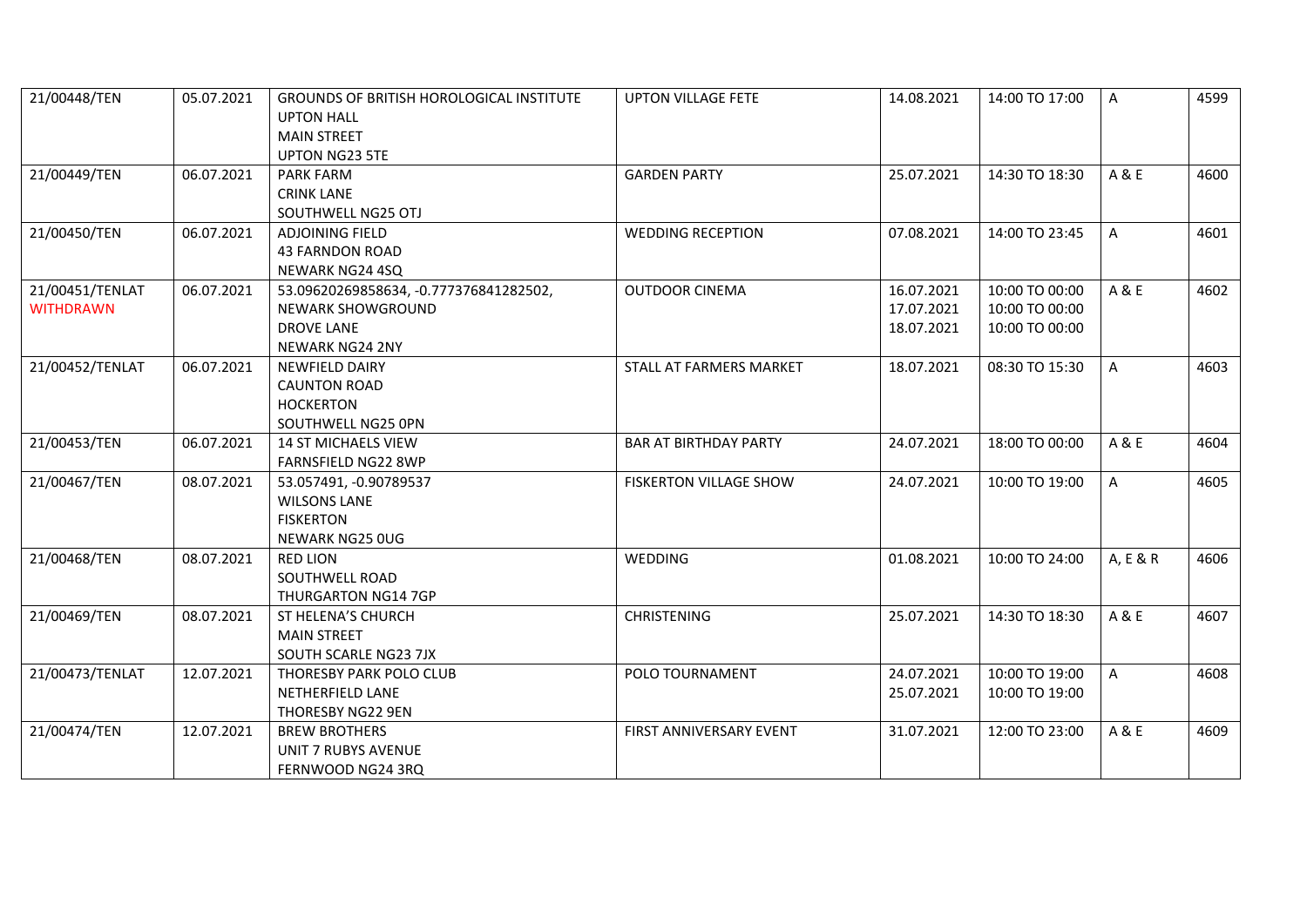| 21/00476/TENLAT | 13.07.2021 | SOUTHWELL RACECOURSE             | NOTTINGHAM STEAM AND COUNTRY          | 23.07.2021 | 19:00 TO 22:00 | A            | 4610 |
|-----------------|------------|----------------------------------|---------------------------------------|------------|----------------|--------------|------|
|                 |            | <b>OCCUPATION LANE</b>           | <b>TRANSPORT SHOW</b>                 | 24.07.2021 | 11:00 TO 16:00 |              |      |
|                 |            | SOUTHWELL NG25 0TS               |                                       | 25.07.2021 | 11:00 TO 16:00 |              |      |
| 21/00477/TEN    | 13.07.2021 | ARCHERS WATER FARM               | <b>BAR AT WEDDING</b>                 | 31.07.2021 | 15:00 TO 00:00 | A & E        | 4611 |
|                 |            | <b>BLIDWORTH LANE</b>            |                                       | 01.08.2021 | 00:00 TO 01:00 |              |      |
|                 |            | BLIDWORTH NG21 ONZ               |                                       |            |                |              |      |
| 21/00479/TENLAT | 15.07.2021 | THE DAFFODIL TEAROOM             | TO COVER SALE OF ALCOHOL AND          | 24.07.2021 | 12:00 TO 16:00 | A & E        | 4612 |
|                 |            | <b>SAVILE COURT</b>              | <b>ENTERTAINMENT WHILE NO LICENCE</b> | 25.07.2021 | 12:00 TO 16:00 |              |      |
|                 |            | <b>EAKRING NG22 OBL</b>          | <b>IS IN PLACE</b>                    | 26.07.2021 | 12:00 TO 16:00 |              |      |
|                 |            |                                  |                                       | 27.07.2021 | 12:00 TO 16:00 |              |      |
|                 |            |                                  |                                       | 28.07.2021 | 12:00 TO 16:00 |              |      |
|                 |            |                                  |                                       | 29.07.2021 | 12:00 TO 16:00 |              |      |
|                 |            |                                  |                                       | 30.07.2021 | 12:00 TO 23:00 |              |      |
| 21/00482/TENLAT | 16.07.2021 | <b>12 BESTHORPE ROAD</b>         | <b>BREWERY OPEN WEEKEND</b>           | 23.07.2021 | 12:00 TO 23:00 | A & E        | 4613 |
|                 |            | COLLINGHAM NG23 7NP              |                                       | 24.07.2021 | 12:00 TO 23:00 |              |      |
|                 |            |                                  |                                       | 25.07.2021 | 12:00 TO 23:00 |              |      |
| 21/00484/TENLAT | 16.07.2021 | <b>PALACE GARDENS</b>            | <b>BAR AT OUTDOOR THEATRE</b>         | 24.07.2021 | 18:00 TO 20:30 | $\mathsf{A}$ | 4614 |
|                 |            | <b>REAR OF SOUTHWELL MINSTER</b> |                                       |            |                |              |      |
|                 |            | SOUTHWELL NG25 0HD               |                                       |            |                |              |      |
| 21/00492/TEN    | 16.07.2021 | <b>PALACE GARDENS</b>            | <b>BAR AT OUTDOOR THEATRE</b>         | 01.08.2021 | 16:00 TO 18:30 | $\mathsf{A}$ | 4615 |
|                 |            | REAR OF SOUTHWELL MINSTER        |                                       |            |                |              |      |
|                 |            | SOUTHWELL NG25 0HD               |                                       |            |                |              |      |
| 21/00498/TEN    | 21.07.2021 | <b>NEWFIELD DAIRY</b>            | <b>COCKTAIL STALL AT MARKET</b>       | 22.08.2021 | 10:00 TO 14:00 | $\mathsf{A}$ | 4616 |
|                 |            | <b>CAUNTON ROAD</b>              |                                       |            |                |              |      |
|                 |            | <b>HOCKERTON NG25 OPN</b>        |                                       |            |                |              |      |
| 21/00499/TEN    | 22.07.2021 | ST GILES COMMUNITY HALL          | <b>WEDDING RECEPTION</b>              | 07.08.2021 | 12:00 TO 23:45 | $\mathsf{A}$ | 4617 |
|                 |            | <b>MAIN STREET</b>               |                                       |            |                |              |      |
|                 |            | <b>BALDERTON NG24 3PU</b>        |                                       |            |                |              |      |
| 21/00512/TEN    | 28.07.2021 | THORESBY HALL GROUNDS            | VINTAGE CAR MEETING OF MORRIS         | 06.08.2021 | 10:00 TO 00:00 | $\mathsf{A}$ | 4618 |
| (LATE)          |            | NETHERFIELD LANE                 | <b>REGISTER</b>                       | 07.08.2021 | 10:00 TO 00:00 |              |      |
|                 |            | <b>OLLERTON NG22 9WH</b>         |                                       | 08.08.2021 | 10:00 TO 00:00 |              |      |
| 21/00513/TEN    | 28.7.2021  | <b>NEWARK CASTLE</b>             | <b>FAMILY ENTERTAINMENT AND BRASS</b> | 29.8.2021  | 14:00 TO 23:00 | A & R        | 4619 |
|                 |            | CASTLEGATE                       | <b>BAND CONCERT</b>                   |            |                |              |      |
|                 |            | NEWARK NG24 1BG                  |                                       |            |                |              |      |
| 21/00515/TENLAT | 28.7.2021  | ABBEY COURTYARD AND LAWN AREA    | POP UP SUMMER BAR                     | 05.08.2021 | 10:00 TO 19:00 | $\mathsf{A}$ | 4620 |
|                 |            | <b>RUFFORD ABBEY</b>             |                                       | 06.08.2021 |                |              |      |
|                 |            | RUFFORD NG22 9DF                 |                                       | 07.08.2021 |                |              |      |
|                 |            |                                  |                                       | 08.08.2021 |                |              |      |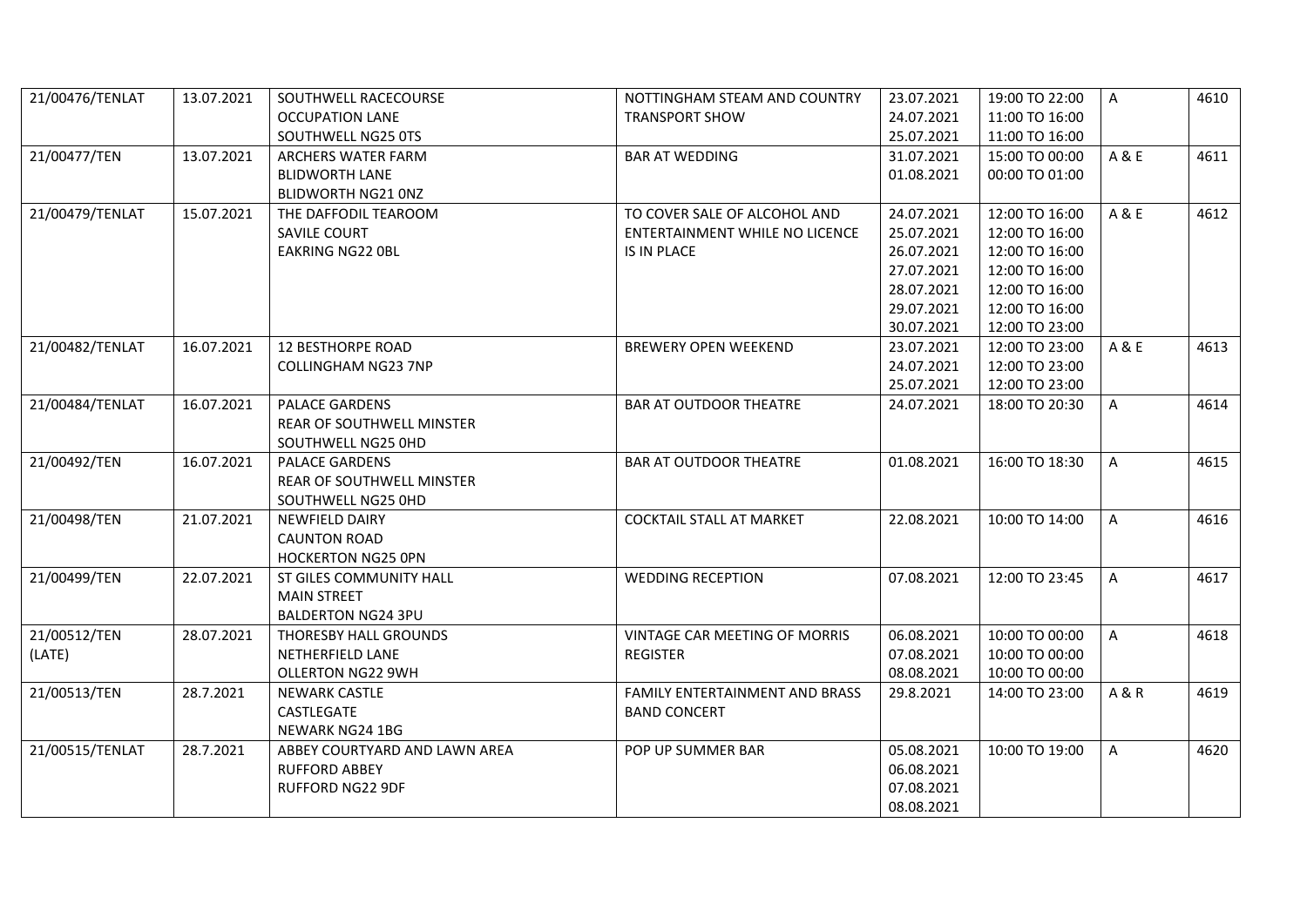| 21/00516/TEN                     | 28.7.2021  | ABBEY COURTYARD AND LAWN AREA<br><b>RUFFORD ABBEY</b><br>RUFFORD NG22 9DF | POP UP SUMMER BAR               | 12.8.2021<br>13.8.2021<br>14.8.2021 | 10:00 TO 19:00 | A            | 4621 |
|----------------------------------|------------|---------------------------------------------------------------------------|---------------------------------|-------------------------------------|----------------|--------------|------|
|                                  |            |                                                                           |                                 | 15.8.2021                           |                |              |      |
| 21/00517/TEN                     | 28.7.2021  | ABBEY COURTYARD AND LAWN AREA                                             | POP UP SUMMER BAR               | 19.8.2021                           | 10:00 TO 19:00 | $\mathsf{A}$ | 4622 |
|                                  |            | <b>RUFFORD ABBEY</b>                                                      |                                 | 20.8.2021                           |                |              |      |
|                                  |            | RUFFORD NG22 9DF                                                          |                                 | 21.8.2021                           |                |              |      |
|                                  |            |                                                                           |                                 | 22.8.2021                           |                |              |      |
| 21/00518/TEN                     | 28.7.2021  | ABBEY COURTYARD AND LAWN AREA                                             | POP UP SUMMER BAR               | 26.8.2021                           | 10:00 TO 19:00 | A            | 4623 |
|                                  |            | <b>RUFFORD ABBEY</b>                                                      |                                 | 27.8.2021                           |                |              |      |
|                                  |            | RUFFORD NG22 9DF                                                          |                                 | 28.8.2021                           |                |              |      |
|                                  |            |                                                                           |                                 | 29.8.2021                           |                |              |      |
|                                  |            |                                                                           |                                 | 30.8.2021                           |                |              |      |
| 21/00520/TENLAT                  | 29.7.2021  | <b>HEXGREAVE HALL</b>                                                     | WEDDING                         | 13.8.2021                           | 14:00 TO 23:45 | A            | 4624 |
|                                  |            | <b>FARNSFIELD NG22 8LS</b>                                                |                                 |                                     |                |              |      |
| 21/00521/TEN                     | 02.08.2021 | <b>THORESBY PARK</b>                                                      | PITCH AT CLASSIC CAR SHOW       | 29.08.2021                          | 09:00 TO 19:30 | A            | 4625 |
|                                  |            | NETHERFIELD LANE                                                          |                                 | 30.08.2021                          |                |              |      |
|                                  |            | NEWARK NG22 9EP                                                           |                                 |                                     |                |              |      |
| 21/00523/TEN                     | 03.08.2021 | 11 VERNON AVENUE                                                          | <b>FUNDRAISING EVENT</b>        | 21.08.2021                          | 15:00 TO 24:00 | A&C          | 4626 |
|                                  |            | NEWARK NG24 1PG                                                           |                                 |                                     |                |              |      |
| 21/00530/TENLAT                  | 05.08.2021 | HOVERINGHAM VILLAGE HALL                                                  | <b>WEDDING RECEPTION</b>        | 14.08.2021                          | 13:00 TO 00:00 | A            | 4627 |
|                                  |            | <b>GONALSTON LANE</b>                                                     |                                 |                                     |                |              |      |
|                                  |            | NOTTINGHAM NG14 7JH                                                       |                                 |                                     |                |              |      |
| 21/00532/TEN                     | 05.08.2021 | HIGHFIELD HOUSE                                                           | <b>WEDDING RECEPTION</b>        | 21.08.2021                          | 16:00 TO 23:59 | A & E        | 4628 |
|                                  |            | LODGEFIELD LANE                                                           |                                 | 22.08.2021                          | 00:00 TO 01:30 |              |      |
|                                  |            | HOVERINGHAM NG14 7JQ                                                      |                                 |                                     | 12:00 TO 00:00 | $\mathsf{A}$ |      |
| 21/00533/TEN<br><b>WITHDRAWN</b> | 05.08.2021 | SOUTHWELL MINSTER AND GARDENS<br><b>CHURCH STREET</b>                     | BAR AT CLASSICAL MUSIC FESTIVAL | 25.08.2021<br>26.08.2021            | 12:00 TO 00:00 |              | 4629 |
|                                  |            | SOUTHWELL NG25 0HD                                                        |                                 | 27.08.2021                          | 12:00 TO 00:00 |              |      |
|                                  |            |                                                                           |                                 | 28.08.2021                          | 12:00 TO 00:00 |              |      |
|                                  |            |                                                                           |                                 | 29.08.2021                          | 12:00 TO 00:00 |              |      |
|                                  |            |                                                                           |                                 | 30.08.2021                          | 12:00 TO 00:00 |              |      |
| 21/00535/TEN                     | 06.08.2021 | <b>CARR BANKS FARM</b>                                                    | SOUTHWELL AGRICULTRAL SOCIETY   | 25.09.2021                          | 11:00 TO 17:30 | A            | 4630 |
|                                  |            | FARNSFIELD NG22 8HB                                                       | PLOUGHING MATCH AND SHOW        |                                     |                |              |      |
| 21/00566/TEN                     | 12.08.2021 | <b>CONEYGRE FARM</b>                                                      | <b>CHARITY BALL</b>             | 03.09.2021                          | 19:00 TO 23:59 | $\mathsf{A}$ | 4631 |
|                                  |            | <b>HOVERINGHAM LANE</b>                                                   |                                 | 04.09.2021                          | 00:00 TO 01:30 |              |      |
|                                  |            | <b>HOVERINGHAM NG14 7JX</b>                                               |                                 |                                     |                |              |      |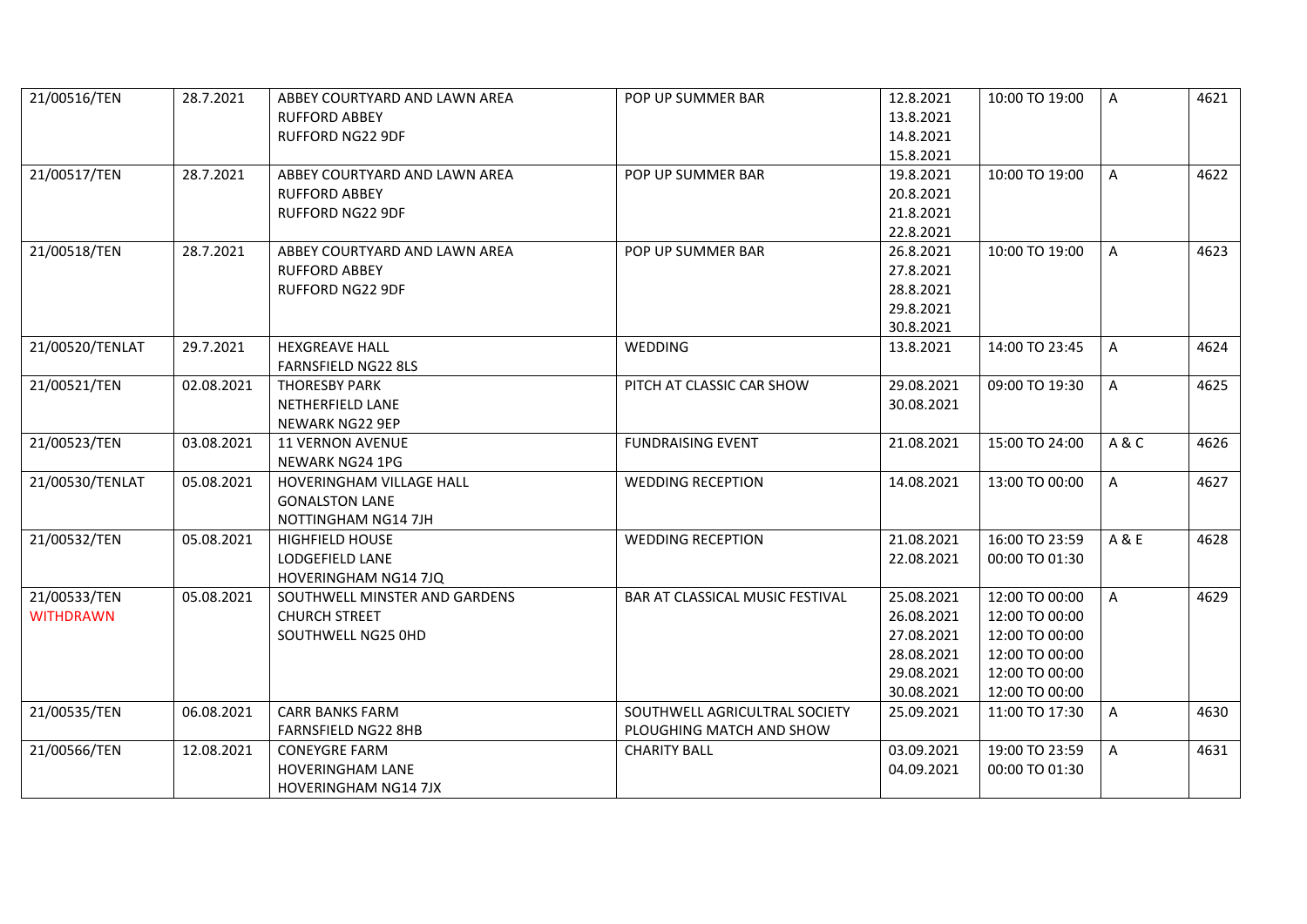| 21/00552/TEN    | 13.08.2021 | THE WAGGON AT HALAM FIELD AND CAR PARK<br>THE TURNPIKE                           | <b>VILLAGE FETE</b>                                | 29.08.2021                                                                                     | 13:00 TO 23:59                                                                                                             | A, E & R     | 4632 |
|-----------------|------------|----------------------------------------------------------------------------------|----------------------------------------------------|------------------------------------------------------------------------------------------------|----------------------------------------------------------------------------------------------------------------------------|--------------|------|
|                 |            | <b>HALAM NG22 8AE</b>                                                            |                                                    |                                                                                                |                                                                                                                            |              |      |
| 21/00553/TENLAT | 13.08.2021 | ROLLESTON VILLAGE HALL<br>GREENAWAY<br>ROLLESTON NG23 5SG                        | 40TH BIRTHDAY PARTY                                | 21.08.2021                                                                                     | 12:00 TO 18:30                                                                                                             | $\mathsf{A}$ | 4633 |
| 21/00555/TENLAT | 13.08.2021 | SOUTHWELL MINSTER AND GARDENS<br><b>CHURCH STREET</b><br>SOUTHWELL NG25 0HD      | BAR AT CLASSICAL MUSIC FESTIVAL                    | 23.08.2021<br>24.08.2021<br>25.08.2021<br>26.08.2021<br>27.08.2021<br>28.08.2021<br>29.08.2021 | 12:00 TO 00:00<br>12:00 TO 00:00<br>12:00 TO 00:00<br>12:00 TO 00:00<br>12:00 TO 00:00<br>12:00 TO 00:00<br>12:00 TO 00:00 | $\mathsf{A}$ | 4634 |
| 21/00556/TEN    | 16.08.2021 | <b>PALACE GARDENS</b><br>REAR OF SOUTHWELL MINSTER<br>SOUTHWELL NG25 0HD         | <b>BAR AT OUTDOOR CONCERT</b>                      | 05.09.2021                                                                                     | 18:00 TO 21:30                                                                                                             | A            | 4635 |
| 21/00557/TEN    | 16.08.2021 | PALACE GARDENS<br><b>REAR OF SOUTHWELL MINSTER</b><br>SOUTHWELL NG25 0HD         | <b>BAR AT OUTDOOR CONCERT</b>                      | 25.09.2021                                                                                     | 18:00 TO 21:30                                                                                                             | A            | 4636 |
| 21/00558/TEN    | 16.08.2021 | HOVERINGHAM VILLAGE HALL<br><b>GONALSTON LANE</b><br><b>HOVERINGHAM NG14 7JH</b> | <b>BAR AT WEDDING</b>                              | 11.09.2021                                                                                     | 12:00 TO 00:00                                                                                                             | $\mathsf{A}$ | 4637 |
| 21/00559/TEN    | 16.08.2021 | <b>NEWARK SHOWGROUND</b><br><b>FOSSE ROAD</b><br><b>WINTHORPE NG24 2NY</b>       | <b>BAR AT DOG AND GARDEN SHOW</b>                  | 02.09.2021<br>03.09.2021<br>04.09.2021<br>05.09.2021                                           | 15:00 TO 23:00<br>09:00 TO 23:00<br>09:00 TO 23:00<br>09:00 TO 17:00                                                       | $\mathsf{A}$ | 4638 |
| 21/00567/TEN    | 17.08.2021 | THE RESIDENCE<br>1 VICARS COURT<br>SOUTHWELL NG25 0HP                            | HOUSE AND GARDENS OPEN DAY                         | 11.09.2021                                                                                     | 08:00 TO 18:00                                                                                                             | A & E        | 4639 |
| 21/00568/TEN    | 17.08.2021 | <b>WESTON VILLAGE HALL</b><br><b>MAIN STREET</b><br><b>WESTON NG23 6ST</b>       | VILLAGE SUMMER FETE                                | 11.09.2021                                                                                     | 10:00 TO 18:00                                                                                                             | $\mathsf{A}$ | 4640 |
| 21/00569/TENLAT | 17.08.2021 | SOUTHWELL MARKET PLACE<br>OFF KING STREET<br>SOUTHWELL                           | PERFORMANCE AT SOUTHWELL<br><b>FRINGE FESTIVAL</b> | 25.08.2021                                                                                     | 14:00 TO 15:00                                                                                                             | E.           | 4641 |
| 21/00575/TEN    | 18.08.2021 | <b>POWER HOUSE</b><br>MANSFIELD ROAD<br><b>CLIPSTONE NG21 9AP</b>                | <b>DRONE FESTIVAL</b>                              | 10.09.2021<br>11.09.2021<br>12.09.2021                                                         | 10:00 TO 23:00<br>10:00 TO 23:00<br>10:00 TO 23:00                                                                         | A & E        | 4642 |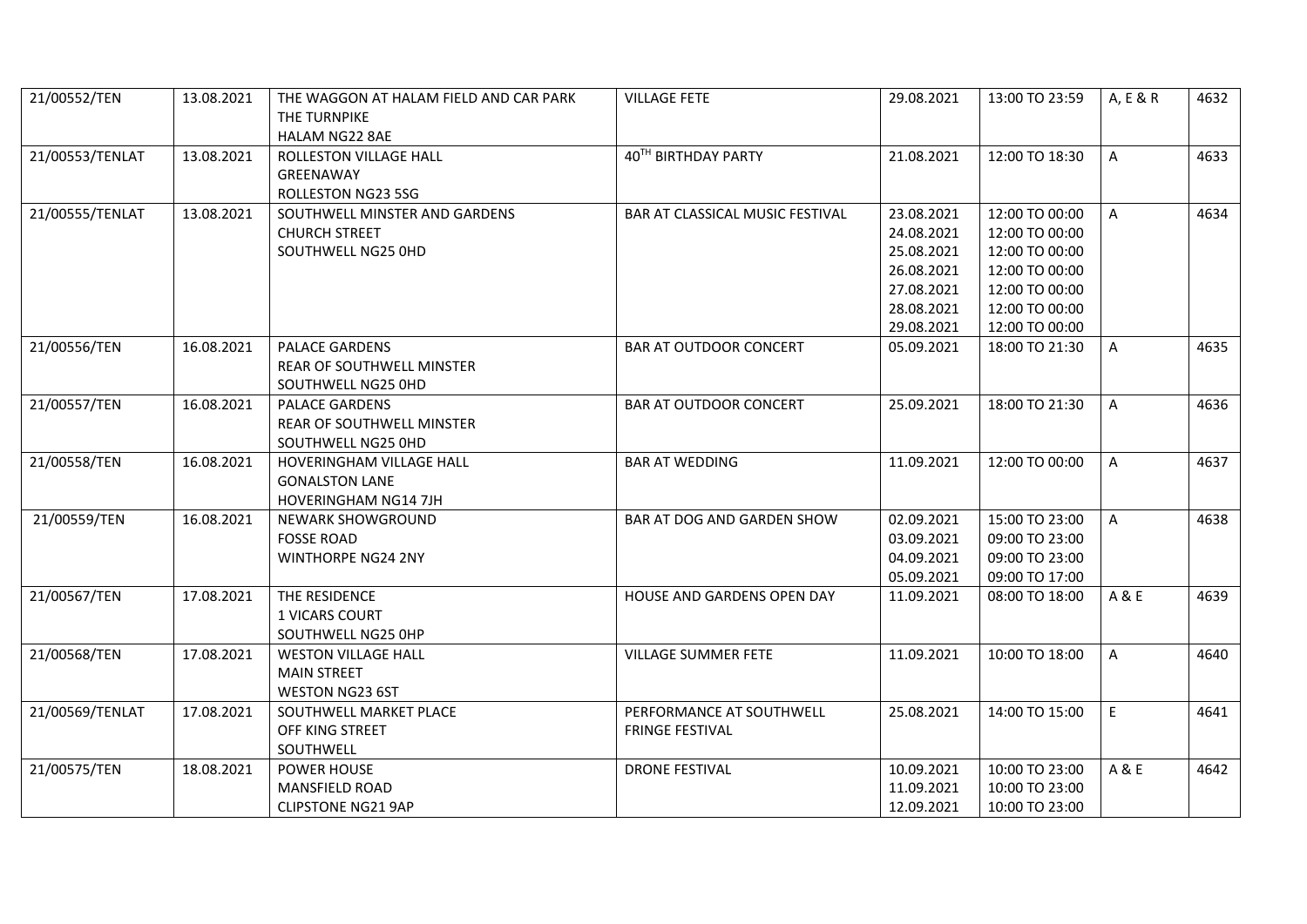| 21/00573/TENLAT | 20.08.2021 | <b>COPPER BEECH</b>                   | <b>FAMILY FUN DAY</b>       | 29.08.2021 | 12:00 TO 19:00 | A & E | 4643 |
|-----------------|------------|---------------------------------------|-----------------------------|------------|----------------|-------|------|
|                 |            | <b>KIRKLINGTON ROAD</b>               |                             |            |                |       |      |
|                 |            | <b>BILSTHORPE NG22 8SS</b>            |                             |            |                |       |      |
| 21/00574/TEN    | 20.08.2021 | EPPERSTONE VILLAGE HALL               | WEDDING                     | 11.09.2021 | 14:00 TO 23:30 | A & E | 4644 |
|                 |            | <b>GONALSTON LANE</b>                 |                             |            |                |       |      |
|                 |            | <b>EPPERSTONE NG14 6AY</b>            |                             |            |                |       |      |
| 21/00576/TEN    | 20.08.2021 | <b>HIGHFIELDS SCHOOL</b>              | <b>FAMILY CAMP OUT</b>      | 10.09.2021 | 17:00 TO 23:00 | A     | 4645 |
|                 |            | <b>LONDON ROAD</b>                    |                             |            |                |       |      |
|                 |            | <b>BALDERTON NG24 3AL</b>             |                             |            |                |       |      |
| 21/00581/TEN    | 20.08.2021 | <b>BROWNHILLS MOTORHOMES</b>          | <b>OPEN WEEKEND</b>         | 17.09.2021 | 18:00 TO 23:00 | A & E | 4646 |
|                 |            | LINCOLN ROAD                          |                             | 18.09.2021 | 18:00 TO 23:00 |       |      |
|                 |            | NEWARK ON TRENT NG24 2EA              |                             |            |                |       |      |
| 21/00582/TENLAT | 20.8.2021  | 1-3 CASTLE GATE                       | <b>OPEN WEEKEND</b>         | 28.08.2021 | 10:00 TO 20:00 | A & E | 4647 |
|                 |            | NEWARK NG24 1AZ                       |                             | 29.08.2021 | 10:00 TO 20:00 |       |      |
| 21/00583/TENLAT | 20.8.2021  | <b>BROOK HOUSE BREWERY</b>            | <b>BREWERY OPEN WEEKEND</b> | 28.08.2021 | 12:00 TO 19:00 | A & E | 4648 |
|                 |            | <b>12 BESTHORPE ROAD</b>              |                             | 29.08.2021 | 12:00 TO 19:00 |       |      |
|                 |            | COLLINGHAM NG23 7NP                   |                             | 30.08.2021 | 12:00 TO 19:00 |       |      |
| SLICS00001887   | 24.08.2021 | <b>NEWFIELD DAIRY</b>                 | <b>FARMERS MARKET</b>       | 19.09.2021 | 08:30 TO 15:30 | A     | 4649 |
|                 |            | <b>CAUNTON ROAD</b>                   |                             |            |                |       |      |
|                 |            | <b>HOCKERTON NG25 OPN</b>             |                             |            |                |       |      |
| 21/00597/TEN    | 25.08.2021 | COLLINGHAM AND DISTRICT CRICKET CLUB  | PRIAVTE WORKS PARTY         | 16.09.2021 | 18:00 TO 23:00 | A & E | 4650 |
|                 |            | DALE FIELD                            |                             |            |                |       |      |
|                 |            | <b>COLLINGHAM NG23 7RD</b>            |                             |            |                |       |      |
| 21/00598/TENLAT | 27.08.2021 | ARTHUR RADFORD HALL AND SPORTS GROUND | <b>VILLAGE PICNIC</b>       | 05.09.2021 | 12:00 TO 20:00 | A     | 4651 |
|                 |            | <b>COOKS LANE</b>                     |                             |            |                |       |      |
|                 |            | MORTON NG25 0XQ                       |                             |            |                |       |      |
| 21/00599/TEN    | 27.08.2021 | <b>4 GLEBE PARK</b>                   | <b>GARDEN PARTY</b>         | 11.09.2021 | 15:00 TO 20:00 | A     | 4652 |
|                 |            | <b>BALDERTON NG24 3GN</b>             |                             |            |                |       |      |
| 21/00608/TENLAT | 02.09.2021 | <b>12 BESTHORPE ROAD</b>              | CONCERT                     | 11.09.2021 | 18:00 TO 23:00 | A & E | 4653 |
|                 |            | COLLINGHAM NG23 7NP                   |                             |            |                |       |      |
| 21/00609/TEN    | 03.09.2021 | <b>THORESBY PARK</b>                  | PITCH AT CLASSIC CAR SHOW   | 10.10.2021 | 09:00 TO 19:30 | A     | 4654 |
|                 |            | NETHERFIELD LANE                      |                             |            |                |       |      |
|                 |            | NEWARK NG22 9EP                       |                             |            |                |       |      |
| 21/00610/TENLAT | 03.09.2021 | <b>ROLLESTON MANOR</b>                | PRIVATE PARTY               | 12.09.2021 | 10:00 TO 21:00 | A     | 4655 |
|                 |            | <b>STATION ROAD</b>                   |                             |            |                |       |      |
|                 |            | ROLLESTON NG23 5SE                    |                             |            |                |       |      |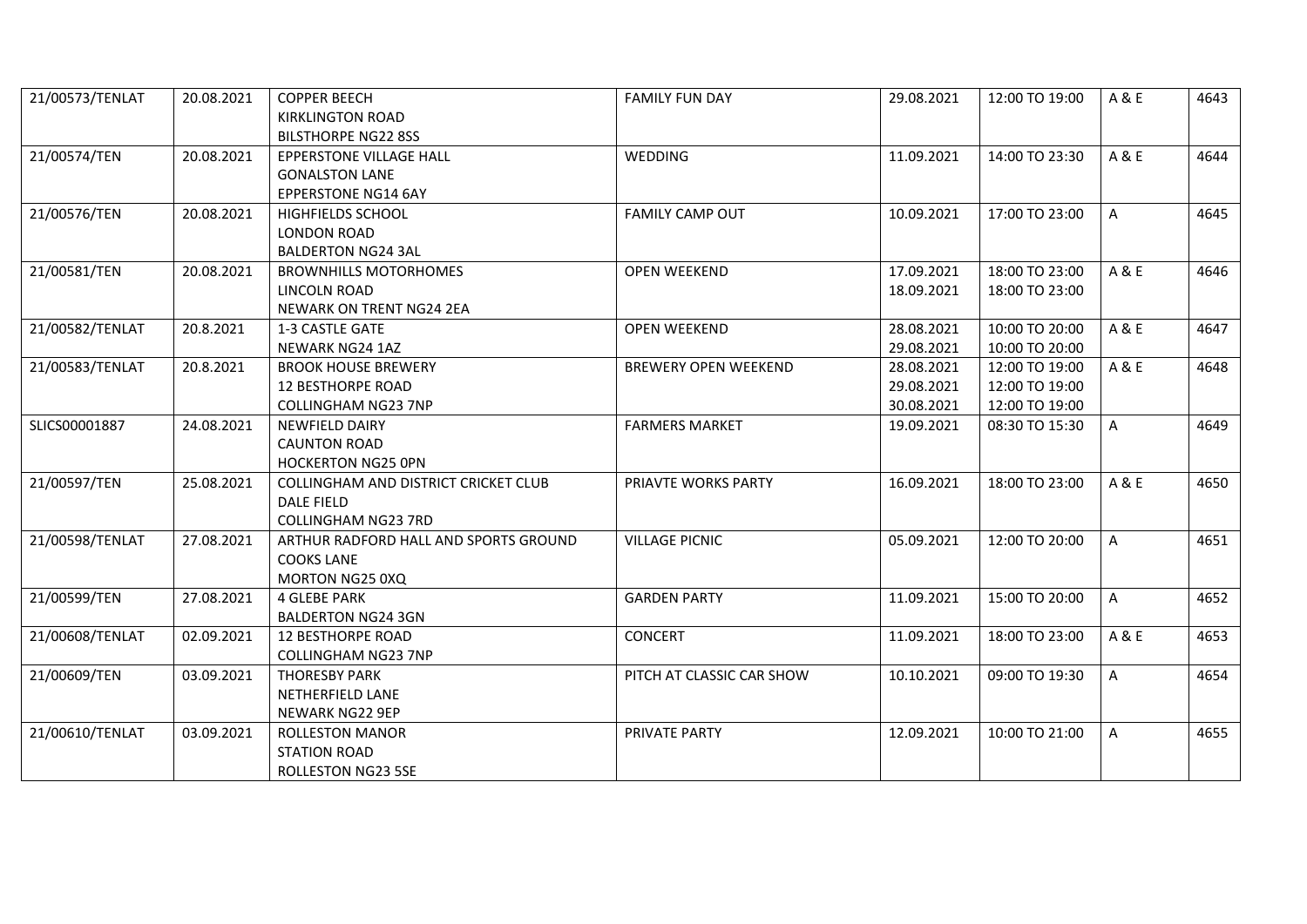| 21/00611/TENLAT | 06.09.2021 | THE HOPBARN<br><b>HOCKERWOOD LANE</b> | <b>CHARITY CONCERT</b>       | 18.09.2021 | 19:30 TO 22:30 | A & E        | 4656 |
|-----------------|------------|---------------------------------------|------------------------------|------------|----------------|--------------|------|
|                 |            | SOUTHWELL NG25 0PZ                    |                              |            |                |              |      |
| 21/00612/TEN    | 06.09.2021 | THE HOPBARN                           | <b>CHARITY CONCERT</b>       | 25.09.2021 | 19:30 TO 22:30 | A & E        | 4657 |
|                 |            | HOCKERWOOD LANE                       |                              |            |                |              |      |
|                 |            | SOUTHWELL NG25 0PZ                    |                              |            |                |              |      |
| 21/00617/TEN    | 08.09.2021 | <b>BECKETTS FIELD</b>                 | <b>BAR AT WEDDING</b>        | 25.09.2021 | 14:00 TO 23:00 | A            | 4658 |
|                 |            | <b>BATHLEY LANE</b>                   |                              |            |                |              |      |
|                 |            | LITTLE CARLTON NG23 6BY               |                              |            |                |              |      |
| 21/00627/TEN    | 10.09.2021 | ANDY OLIVER PHOTOGRAPHY               | 60TH BIRTHDAY PARTY          | 25.09.2021 | 18:00 TO 23:59 | A & E        | 4659 |
|                 |            | THE WHARF                             |                              |            |                |              |      |
|                 |            | NEWARK NG24 1EU                       |                              |            |                |              |      |
| 21/00628/TEN    | 10.09.2021 | <b>MANOR COTTAGE</b>                  | <b>BAR AT WEDDING</b>        | 25.09.2021 | 14:30 TO 00:00 | A, E & R     | 4660 |
|                 |            | <b>FARNDON LANE</b>                   |                              | 26.09.2021 | 00:00 TO 00:15 |              |      |
|                 |            | <b>HAWTON NG24 3RT</b>                |                              |            |                |              |      |
| 21/00638/TEN    | 14.09.2021 | THE WOOVERS                           | PERFORMANCE OF PLAY WITH BAR | 29.09.2021 | 18:00 TO 20:00 | $\mathsf{A}$ | 4661 |
|                 |            | <b>NORWELL ROAD</b>                   |                              | 30.09.2021 | 18:00 TO 20:00 |              |      |
|                 |            | CAUNTON NG23 6AQ                      |                              | 01.10.2021 | 18:00 TO 20:00 |              |      |
| 21/00643/TENLAT | 14.09.2021 | THE WAGGON AT HALAM                   | 40TH BIRTHDAY PARTY          | 25.09.2021 | 19:00 TO 23:59 | A, E & R     | 4662 |
|                 |            | THE TURNPIKE                          |                              | 26.09.2021 | 00:00 TO 03:00 |              |      |
|                 |            | HALAM NG22 8AE                        |                              |            |                |              |      |
| 21/00639/TEN    | 14.09.2021 | <b>GEORGE STEPHENSON HALL</b>         | <b>BAR AT TRUCKFEST</b>      | 02.10.2021 | 08:30 TO 18:00 | A            | 4663 |
|                 |            | NEWARK SHOWGROUND                     |                              | 03.10.2021 | 08:30 TO 18:00 |              |      |
|                 |            | LINCOLN ROAD                          |                              |            |                |              |      |
|                 |            | NEWARK NG24 ONY                       |                              |            |                |              |      |
| 21/00640/TEN    | 14.09.2021 | THE CARRIAGE COURT                    | ANNUAL 1980S EVENT           | 01.10.2021 | 09:00 TO 21:00 | A            | 4664 |
|                 |            | <b>STOKE HALL</b>                     |                              | 02.10.2021 | 09:00 TO 21:00 |              |      |
|                 |            | <b>CHURCH LANE</b>                    |                              | 03.10.2021 | 09:00 TO 21:00 |              |      |
|                 |            | NEWARK NG23 5QF                       |                              |            |                |              |      |
| 21/00645/TEN    | 15.09.2021 | <b>FERRY LANE FARM</b>                | <b>BIRTHDAY PARTY</b>        | 01.10.2021 | 17:00 TO 00:00 | A & E        | 4665 |
|                 |            | <b>TRENT LANE</b>                     |                              |            |                |              |      |
|                 |            | <b>COLLINGHAM NG23 7LY</b>            |                              |            |                |              |      |
| 21/00647/TEN    | 15.09.2021 | <b>AVENUE D</b>                       | <b>STALL AT TRUCKFEST</b>    | 02.10.2021 | 08:00 TO 20:00 | A            | 4666 |
|                 |            | NEWARK SHOWGROUND                     |                              |            |                |              |      |
|                 |            | LINCOLN ROAD                          |                              |            |                |              |      |
|                 |            | <b>NEWARK NG24 2NY</b>                |                              |            |                |              |      |